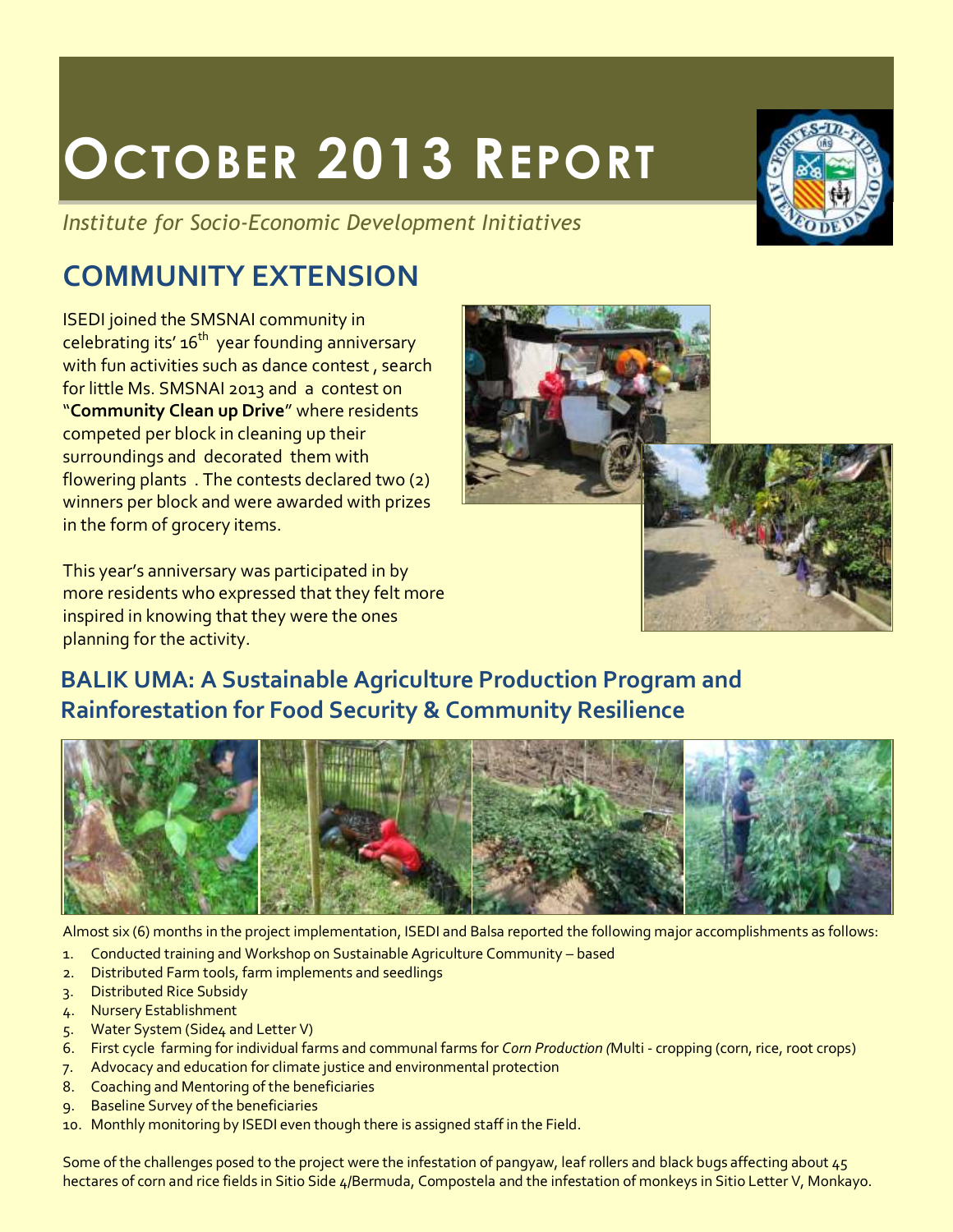#### **MRDP2- AUSAID BASELINE STUDY**

ISEDI already submitted to MRDP Program Support Office (PSO) the draft report. A series of meeting took place between ISEDI team and MRDP heads of the three (3) components - Rural Infrastructure (RI), Community Fund for Agricultural Development (CFAD) and Natural Resource Management (NRM) to discuss the report and contract amendments. Right now, ISEDI is awaiting for the kick off activity to pursue the MRDP2-AusAid Baseline Study 2.



### **IPCDS PROJECT PROPOSAL ON COMMUNAL DIVERSIFIED FARMING SYSTEM**

ISEDI was tasked by UCEAC to conduct an assessment of IPCDS Proposal. The assessment focused on: 1) Proposal review on both the Technical and Financial Aspects; and: 2) Background check through site visits. There were also series of meetings conducted between ISEDI and IPCDS representative with the objective to fine tune the proposal based on the actual situation. The results of the assessment were already submitted to UCEAC Office through Atty. Romeo T. Cabarde, Jr.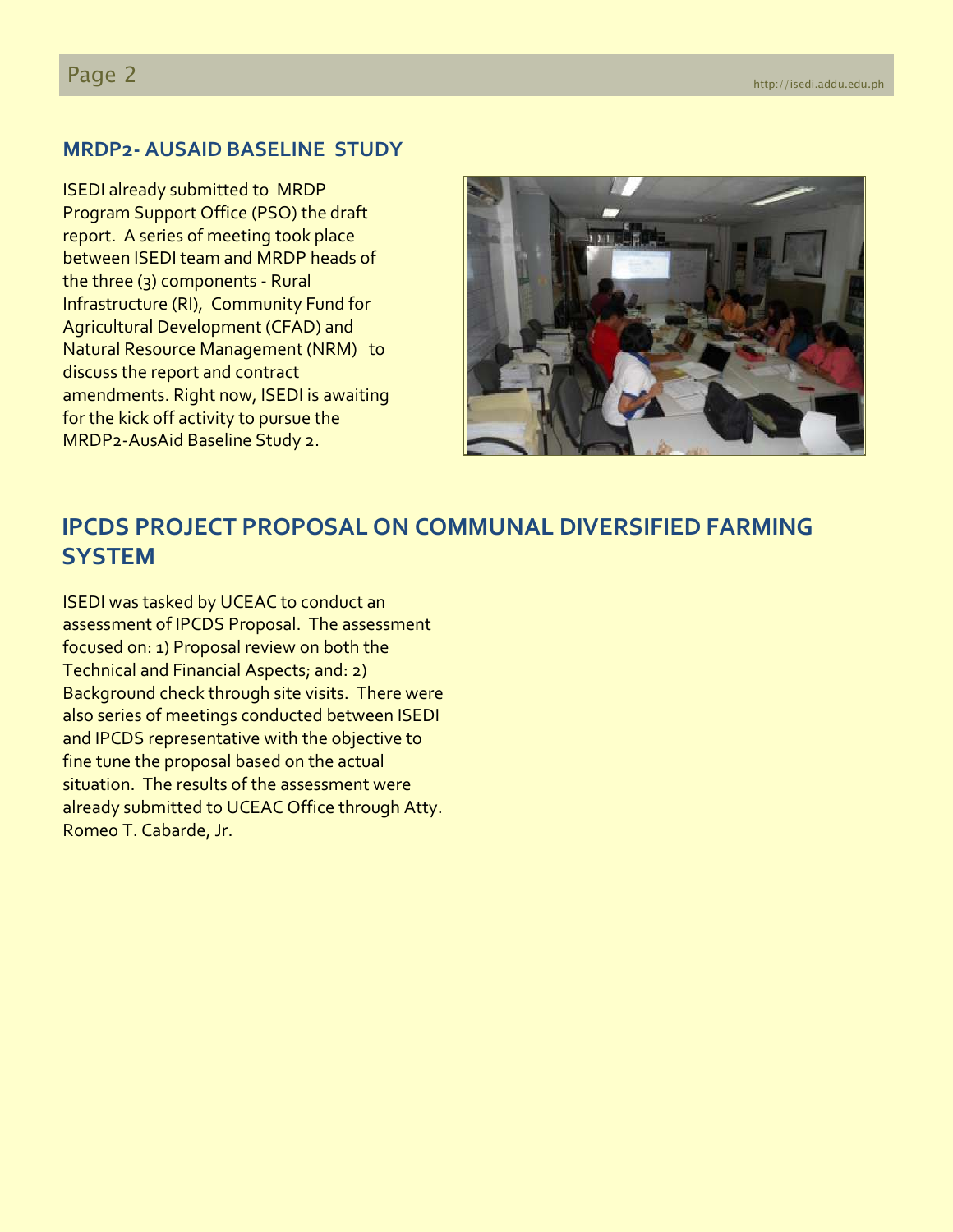Page 3

# **DAR ARCCESS**

ISEDI was commissioned by the Department of Agrarian Reform Region XI (DAR RXI) to implement the project - Progress and Process Monitoring of the Agrarian Reform Community Connectivity and Economic Support Services (ARCCESS) Project for Lot A covering Davao del Norte, Davao Oriental and Compostela Valley Province with 6 Subprojects and Lot B covering Davao del Sur and Davao City with 5 Sub-projects . The notice to proceed from DAR RXI was awarded to ISEDI last October 2, 2013 which signaled the start of the various activities lined up for one (1) year project implementation. As a protocol, ISEDI conducted courtesy calls cum meeting to hit the ground running and formalize the partnership. The courtesy calls and project orientation at DARRO and DARPO in Davao City were conducted last October 9, 2013 while DARPOs in ComVal was held last-October 10, 2013; Davao del Norte – October 11, 2013; Davao del Sur-October 17, 2013 and Davao Oriental -October 18, 2013.



## **DAVAO CITY CONVERGENCE INITIATIVE-TECHNICAL WORKING GROUP (DCCI-TWG)**

Last October 25, 2013, Ms Jocelyn E. Cabo, ISEDI-Executive Director and Ms. Gloria N. Penera, ISEDI Project Coordinator attended the Davao Convergence Initiative-Technical Working Group (DCCI-TWG) meeting held at World Palace, Juna Subdividion, Matina, Davao City. Tackled during the meeting were: 1) Status of Agri-Investment Proposals for Davao River Watershed for Submission to the National Convergence Agri-Investment Forum on November 2013 on White Copra Production of Malagos-Cawayan Small Farmers Association and Cacao Processing of MTBKA. These proposals will be packaged by MASICAP and will be presented for review on November 7-8, 2013; 2) Cross Visit to Region 10 and Region 13; and : 3) Updates/

Status Reporting per Committee. Likewise, during the meeting ISEDI was chosen by the body to chair the Agro Enterprise Cluster and Agribusiness Development of the convergence initiative next year.